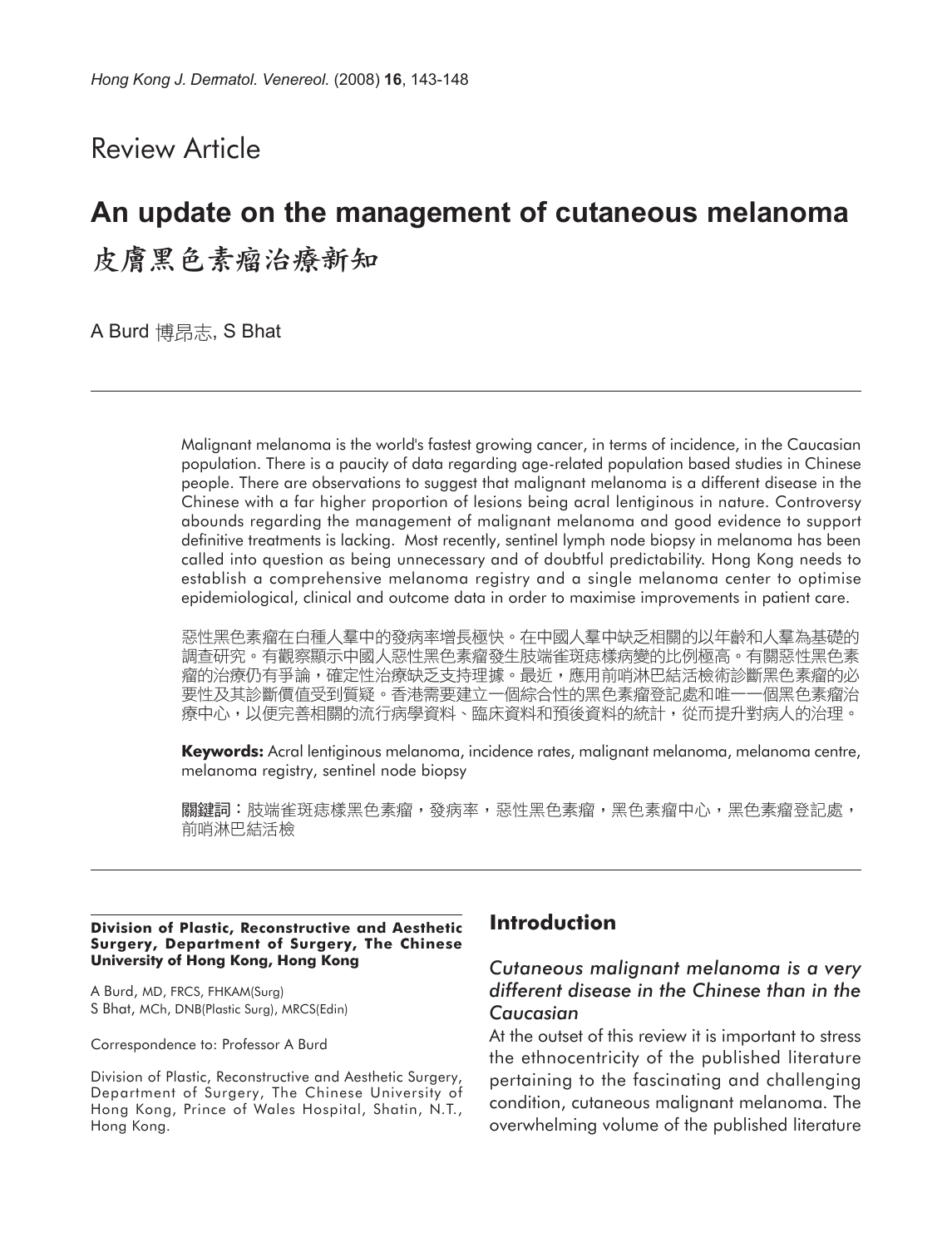with Caucasian patients. A recent paper describing ethnic differences amongst patients with cutaneous melanoma was published by authors from the MD Anderson Cancer Centre in Houston, Texas.<sup>1</sup> On closer study, however, whilst they reported on 48,143 Caucasians, they included only 394 asian/ pacific islanders and all the patients reported in the study represented ethnic groups within the United States of America. A two part review of malignant melanoma 'in the 21st Century', published in the proceedings of the Mayo Clinic, was supported by over 500 references but in only one of these was the racial differences in incidence mentioned.2,3 An alarming fact is that in the Caucasian population the world wide incidence rates for cutaneous melanoma have risen faster than any other malignancy over the past thirty years.4 Amongst the Caucasian populations, there are marked differences in incidence, the highest incidence in the world being in New South Wales, Australia with a greater than seven fold rate per one hundred thousand population than Polish people in Warsaw.<sup>5</sup> The risk factors in these populations include: fair, freckled and moley skin, severe childhood sunburn, adult exposure to sun in individuals with unacclimatised skin (e.g. office workers) and exposure to sun bed and sun lamps. It is evident that sun and ultraviolet exposure play a major role in the development of melanoma in Caucasians. But does the same apply to the Chinese and other Asian populations? Cutaneous melanoma is rare in the Chinese population and whilst malignant melanoma is a cancer captured by the Cancer Registry (a voluntary reporting system operated by the local Hospital Authority) in Hong Kong, it is not easy to determine what proportion of the small number of cases registered reflect the actual disease burden in Hong Kong Chinese. A hospital based study from two centres extending over 18 years, identified 63 cases of cutaneous melanoma in Hong Kong ethnic Chinese.6 It is not possible in such a study to determine incidence rates as the catchment populations were not stated and the recruitment time between the hospitals involved varied. However, the total number of patients should be

has been written by western authors and deals

considered in the context of the annual numbers of new cases of melanoma recorded in the Hong Kong Hospital Authority Statistical Returns. Figure 1 shows the absolute number of cases of melanoma over the past eight years and the absolute number of deaths each year. These data show a very alarming trend as the mortality rate from malignant melanoma has remained fairly constant at around 60% of the incidence rate. The picture in the Caucasian populations is very different and whilst incidence rates have increased dramatically, mortality rates have not risen significantly and have even fallen.7 Part of this trend in the Caucasian populations is due to the far greater public awareness of the risks of melanoma and the presentation of lesions at a much earlier stage of the disease. Such lesions are of course associated with a much better prognosis. In Hong Kong we have some absolute figures but we do not know who is developing melanoma and who is dying from melanoma. It is obvious that a very important part of improvement in care of any medical condition must be based on good data, and that is lacking in Hong Kong, with regard to cutaneous melanoma. A detailed melanoma registry is needed. The hospital based study did indicate that 52% of melanoma cases in the Chinese population are of acral lentiginous type, this compares to less that 2% in most Caucasian



**Figure 1.** The absolute numbers of new cases and deaths from malignant melanoma recorded in the Hong Kong Cancer Registry 1998-2005.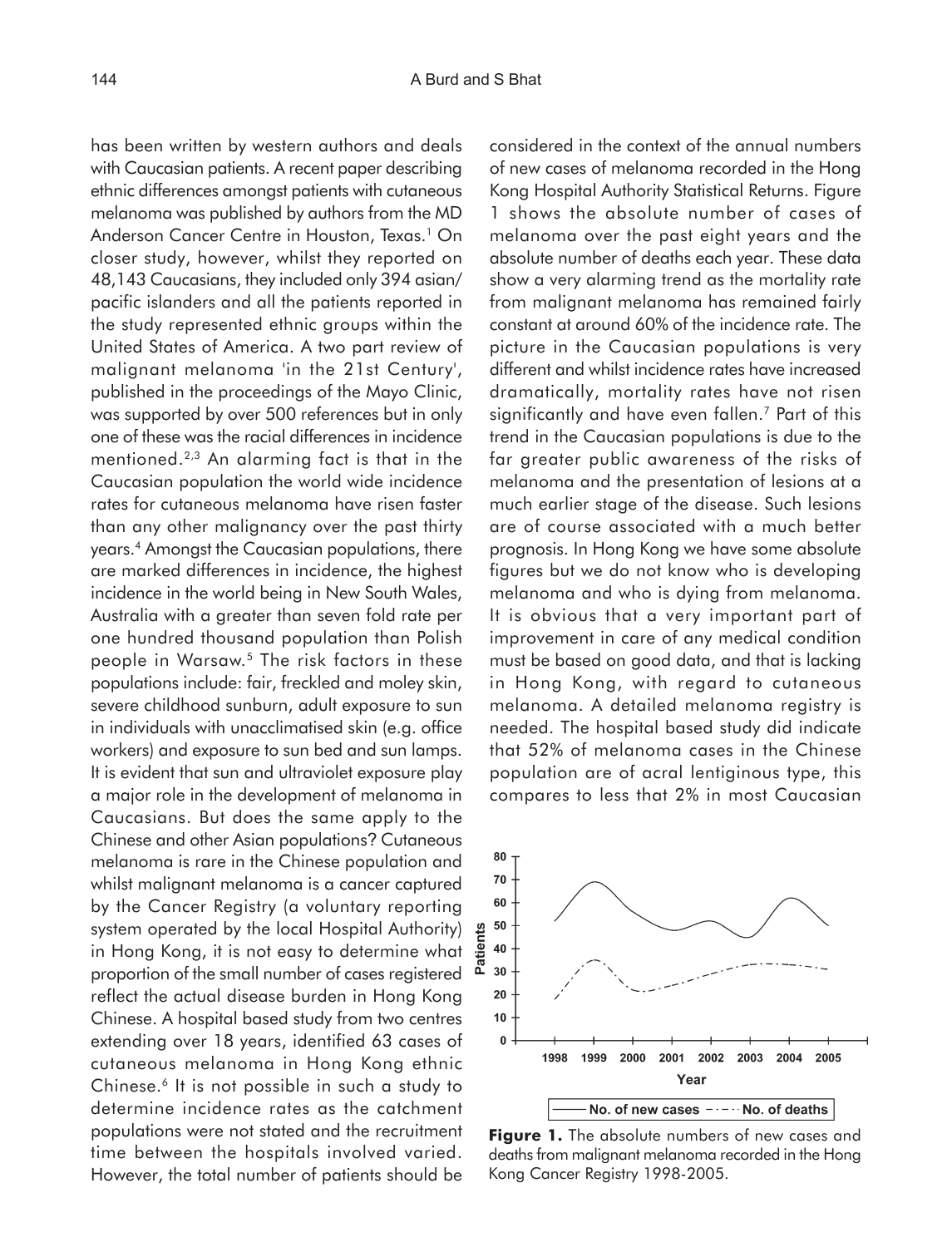studies. Twenty-one percent are superficial spreading in the Chinese compared to 60% in Caucasians. The acral lentiginous lesions are the least likely to be associated with sun exposure, so with a significantly reduced overall incidence and a significantly different pattern of morphological presentation, it would appear that cutaneous malignant melanoma is a very different disease in the Chinese than in the Caucasian.

## **Diagnosis of cutaneous melanoma**

In Caucasian skin, the diagnosis is based primarily on the history of recent change in a long standing pigmented lesion. The changes are related to colour, size, shape, texture, sensibility and also presence of bleeding or ulceration. The best practice guidelines proposed by the British Association of Dermatologists $8$  is that the patient with such a lesion should be referred immediately for a specialist review and that an excision biopsy should be performed. The situation in Hong Kong is a little different as the vast majority of skin malignancy is due to pigmented basal cell carcinomas. These do not tend to arise from preexisting naevi and also are usually fairly slow growing. Nevertheless they can cause diagnostic confusion. In addition, the majority of melanoma is of acral lentiginous type and may be fairly well advanced by the time the patient is aware of them. Urgent referral to a specialist dermatologist may occur but there may be some reluctance to undertake an excision biopsy as this has implications both for resource utilisation and patient care logistics. The reason why excision biopsy is recommended is that definitive treatment

is determined by the Breslow thickness of the lesion. For this to be accurately determined, the entire lesion needs to be assessed. There is also the theoretical risk of upstaging a lesion by implanting tumour tissue at a deeper level in the process of taking an incision biopsy. Resolving these various concerns is more a matter of organisation which will be discussed further below.

### **Management of cutaneous melanoma**

#### *Excision margins*

With regard to local management of the primary lesion, the definitive treatment is surgical and in the absence of any relevant studies in Chinese populations, the recommendation for excision margins are as in the published best practice guidlines (Table 1).8

It should be noted that these recommendations are based on two randomised clinical trials<sup>9,10</sup> reported last century and a National Institute of Health Consensus Panel<sup>11</sup> reporting over fifteen years ago. More recent reviews showed no statistically significant difference between patients treated with wide or narrow excision margins with regard to overall mortality, local and regional recurrence.12 This particular meta-analysis was performed on data derived from clinical trials of thin and intermediate lesions, and lesions >4 mm in thickness were not included. Thompson from the Sydney Melanoma Unit points out that not only is evidence lacking for thicker lesions, but also most trials have excluded patients who had melanomas in the head and neck region or distal extremities where the complexity of reconstruction

|  |  | <b>Table 1.</b> Excision margins recommended for cutaneous melanoma <sup>8</sup> |  |  |
|--|--|----------------------------------------------------------------------------------|--|--|

| <b>Breslow thickness</b> | <b>Excision margins</b> | <b>Grade of evidence</b> |                    |
|--------------------------|-------------------------|--------------------------|--------------------|
| In situ                  | $2-5$ mm                |                          | Level B, Grade III |
| $<$ 1 mm                 | 1 cm                    |                          |                    |
| $1-2$ mm                 | $1-2$ cm                |                          | Level A, Grade I   |
| $2.1 - 4$ mm             | $2-3$ cm                |                          |                    |
| $>4$ mm                  | $2-3$ cm                |                          | Level B, Grade III |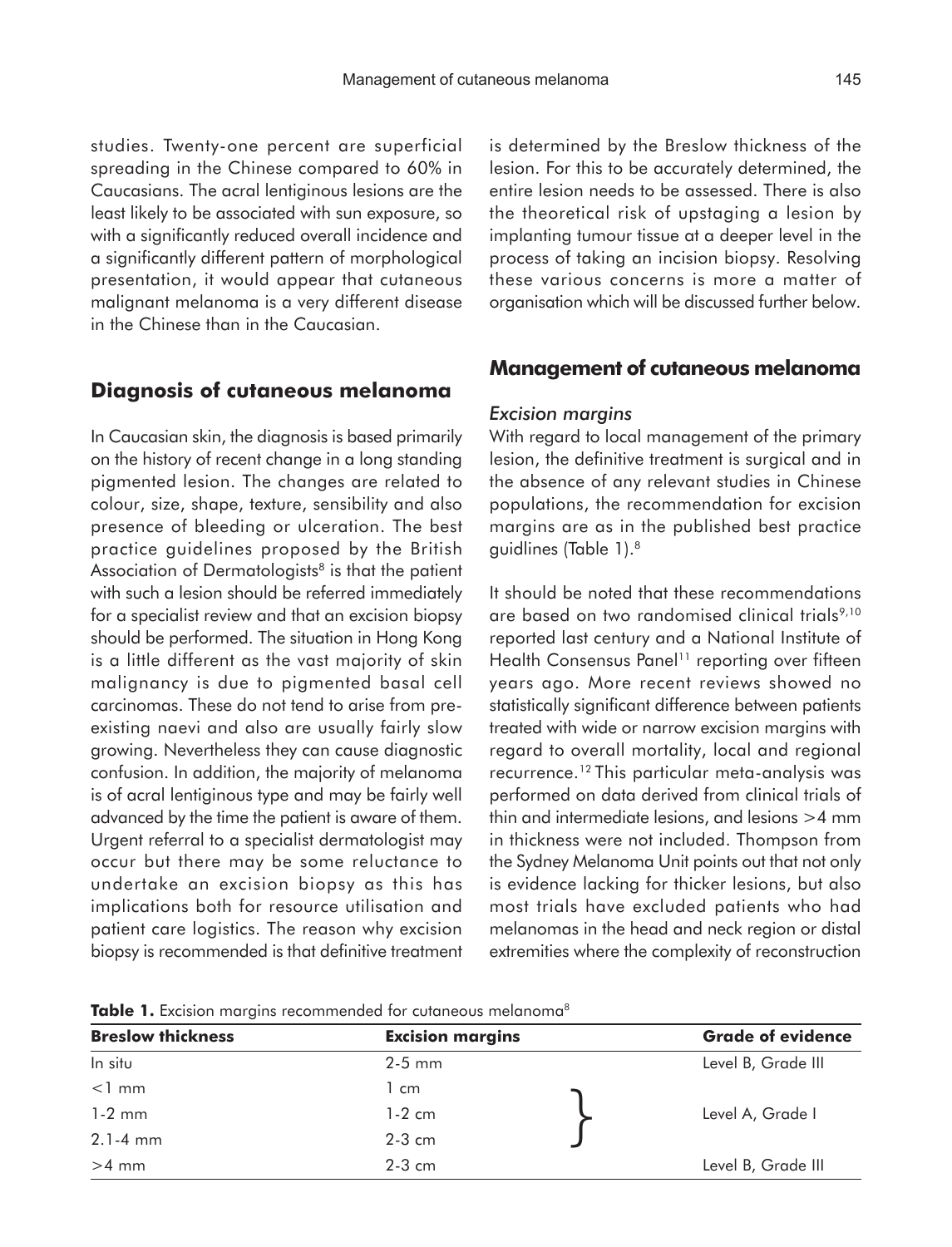was related more directly to the margin of excision.13 Another very authoritative review in the New England Journal of Medicine displayed a comprehensive algorithm for the management of cutaneous melanoma and for lesions with a Breslow thickness of  $\geq 2.01$  mm, an excision margin of ≥2 cm was suggested.14 It would be inappropriate to leave this discussion without observing that the majority of melanomas in the local population are acral lentiginous and that these tumours do not figure highly in any trial of excision margins. Also there are controversies regarding the acral lentiginous lesion particularly regarding diagnosis, clinical criteria and prognosis.<sup>15,16</sup>

#### *Regional lymph nodes*

Another very controversial area in management of cutaneous melanoma is the management of regional lymph nodes. Melanoma is the skin cancer with the greatest metastatic potential, spreading locally, via lymphatics to regional nodes, and by the blood stream to distant organs. Over the last quarter of a century there have been some major changes, as well as controversies, over the surgical management of the regional nodes. Traditionally, elective lymph node dissection was considered for patients without evidence of nodal disease. This however did result in increased morbidity and a growing awareness that it imparted no survival benefit. Thus, alternative methods of staging the disease were sought.<sup>17</sup> The practice of sentinel lymph node biopsy has now become fashionable. The sentinel lymph node is defined as the first drainage lymph node from the primary tumour site and the first site of any nodal metastases. Sentinel localisation is based on blue staining and radiolocalisation using TC-99m sulphur colloid.18 Sentinel nodes are excised and sent for immunohistochemical staining or more sophisticated analysis using RT-PCR detecting mRNA for tyrosinase. The role of sentinel lymph node biopsy is not, however, without controversy. Sentinel-node negative patients still develop local and regional recurrences,19 sentinel nodes may appear as 'in transit' nodes outside regional node basins leaving a dilemma as to how to manage the regional nodes20 and melanoma patients with positive sentinel nodes who do not undergo a completion lymphadenectomy do not have a statistically different prognosis from patients undergoing completion lymphadenectomy.21 The prognostic false-positivity of the sentinel node in melanoma is the topic of review in a recent paper which cogently argued against sentinel node biopsy and suggested that ultrasonography was the best way to image regional node-basins.<sup>22</sup> This review underlined the significance of the findings of the multicentre selective lymphadenectomy trial reported by Morten.23 As in so many aspects of cutaneous melanoma, the evidence is not available upon which clinical practice can confidently be based. More studies are needed.

#### *Systemic therapies*

The same applies for the advanced melanoma. The search for effective adjuvant therapy to prevent local and regional recurrence has focused on the marked immunogenicity of melanoma. Immunotherapy approaches have included trials of interferon, interleukin-2 and melanoma vaccines.24 A review looking at the treatment of metastatic melanoma focused on the standard treatment with dacarbazine but concluded that whilst this generally produced poor outcomes, adding other therapies did not show any significant improvement.<sup>25</sup> The most recent review to look specifically at vaccines reveals an interesting twist. The paper from Morton's group described the basic vaccine strategies and methods of enhancing vaccine efficacy. They concluded by acknowledging that the efficacy of therapeutic cancer vaccines was dependent upon tumour burden and so the optimal setting for therapeutic immunisation was after resection of all clinically apparent tumour.<sup>26</sup> The 'twist' is that over fifty years ago intrepid pioneers were undertaking some very interesting clinical 'experiments'. Patients with resected advanced malignant disease were having small amounts of tumour being re-implanted after it had been lethally irradiated. Dramatic remission of disease was noted in some, but not all, patients. This was anecdotal medicine but was relayed by the surgeon responsible and he rose to great heights in the field. The point being that there are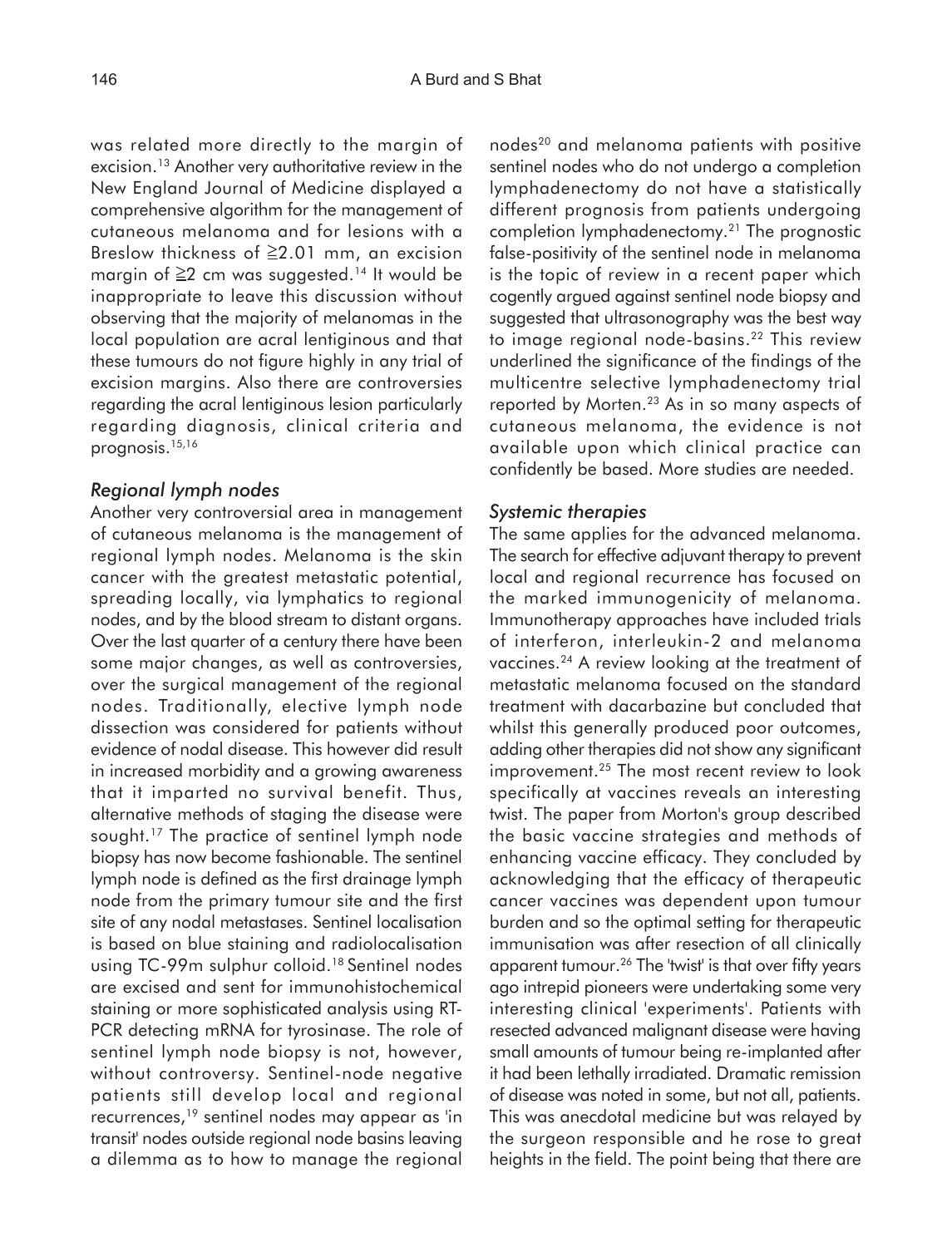potential solutions but they need to be more predictable, safe and specific.

## **Conclusion and the way ahead**

Cutaneous melanoma continues to be a most challenging tumour. It is the tumour with the fastest growing incidence in the Caucasian population but appears to be a different disease in the Chinese population. When considering advances in treatment, it is first essential to define the problem. What Hong Kong needs as a matter of urgency is a melanoma registry. There are good examples of these around the world and it would not be an onerous task to establish such a registry. The challenge then arises in ensuring that the appropriate data is collected and submitted. With the relatively small number of patients involved, this should be possible. The question then arises as to whether the medical community in Hong Kong has reached sufficient maturity to take the next step. From the patients' perspective, which is an enlightened view of medical practice, what Hong Kong needs is a single, multi-disciplinary, multi-specialty melanoma centre established on the foundation of the data, co-ordinated by dedicated nurses and supported by all medical professionals in Hong Kong by appropriate referral of patients. Figure 2 depicts a



**Figure 2.** Algorithm for the management of cutaneous melanoma (based on reference 14). Abbreviations: FNA, fine needle aspiration; CLND, completion lymph node dissection; CT, computed tomography; MRI: magnetic resonance imaging; PET, position-emission tomography; CNS, central nervous system; XRT, external radiation therapy; minus sign: no evidence of disease; plus sign: evidence of metastasis.